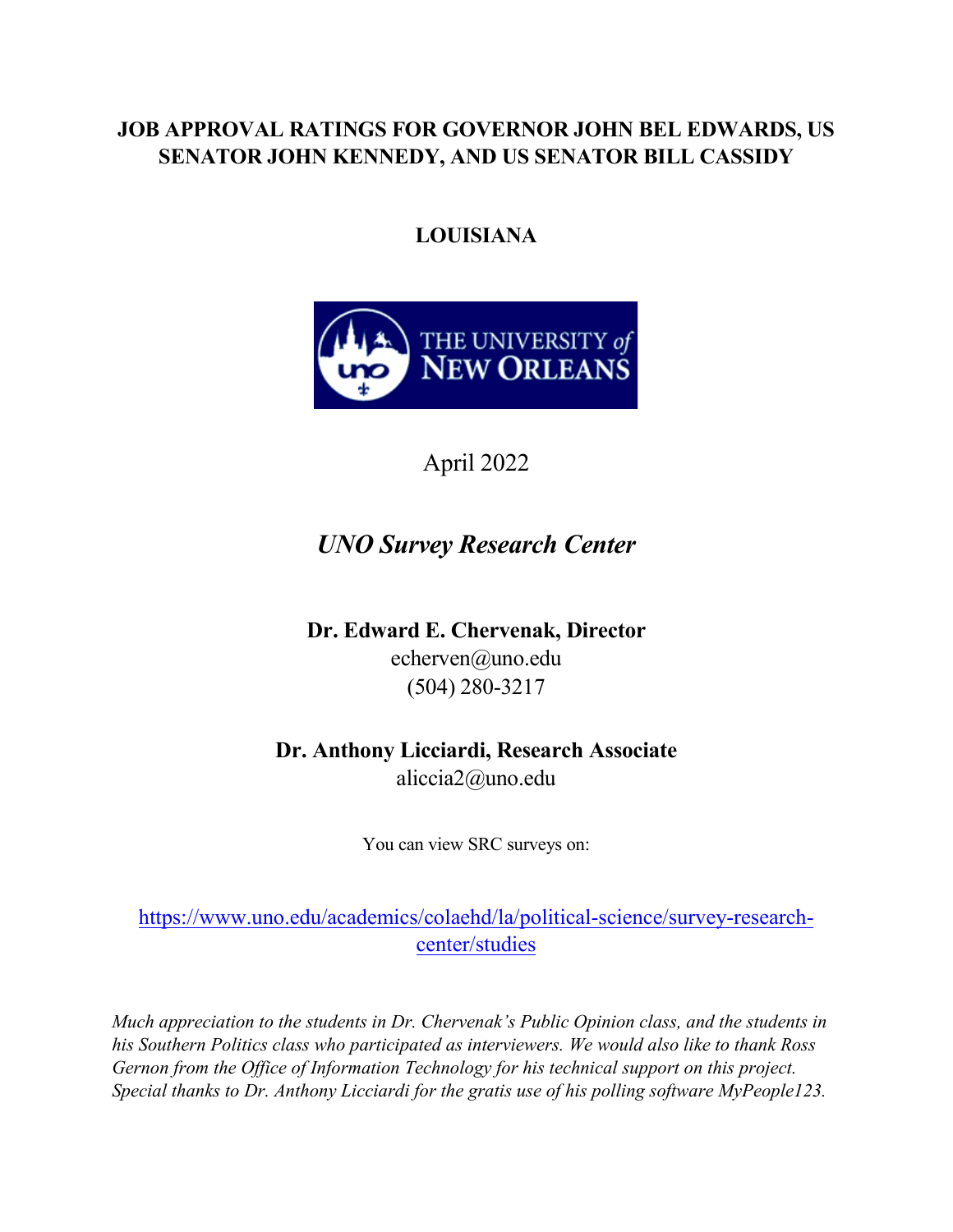The University of New Orleans' Survey Research Center (SRC) conducted a live interviewer telephone survey of 325 registered voters in the state of Louisiana. We asked respondents to rate the job performance of Governor John Bel Edwards. We also inquired into how respondents perceived the job performance of the state's two US Senators, John Kennedy and Bill Cassidy.

Registered voters were randomly selected for the sample from the Louisiana Secretary of State's voter file. The live interviewer telephone survey was conducted from Monday, March 28<sup>th</sup> through Friday, April [1](#page-1-0)<sup>st 1</sup>. The sample size yields a margin of error of +/- 5.4% with 95% confidence. The sample was post-weighted to reflect the gender, age, race, and congressional district parameters of the population of registered voters in the state. The survey response rate was 7%.

Readers should be cautious in making narrow inferences about sub-categorical cross tabulations of survey results. Sub-categorical group samples by race, age, and gender are smaller than the total sample size, thus, leading to wider margins of error when they are reported in cross tabulations.

- Less than 40% of respondents approve of Governor Edwards' job performance.
- One-third of registered voters in the state gave Senator John Kennedy a positive job approval rating.
- One-third of respondents disapprove of the job performance of Senator Bill Cassidy.

<span id="page-1-0"></span><sup>&</sup>lt;sup>1</sup> We were only able to conduct interviewing on 4 out of the 5 dates due to one interviewing session being cancelled by the weather event of Wednesday, March 30<sup>th</sup>.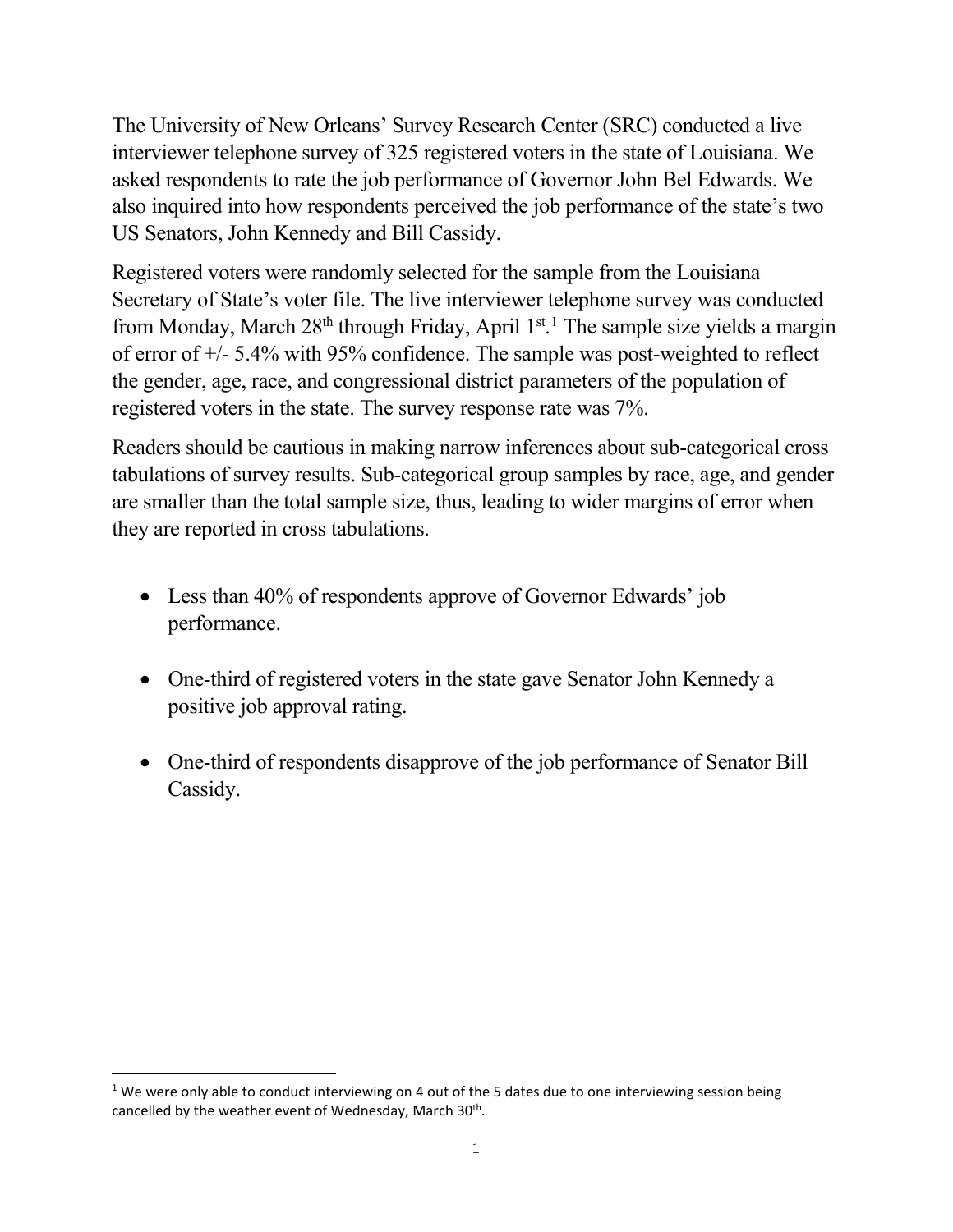### GOVERNOR JOHN BEL EDWARDS JOB APPROVAL

The live interviewer poll indicates that Louisiana Governor John Bel Edwards has a job approval rating of 38% while 34% disapprove of his performance in office. Another 28% of respondents did not offer an opinion. An interactive voice response (IVR) survey conducted by the UNO Survey Research Center in October



2020 found that 56% of registered voters approved of Edwards' job performance. Edwards was re-elected to office with 51.3% of the vote in November 2019.

The poll indicates there is a statistically significant racial divide in opinion about the governor's performance in office. Just 31% of whites approve of Edwards compared to 55% of blacks. Whites are two-and-one-half times more likely than blacks to disapprove of his job performance.

Edwards' approval rating is higher than his disapproval rating in four of the state's six congressional districts. His approval ratings are highest in District 2 and in District 4. Registered voters in District 3 and District 6 are the most disapproving of Edwards.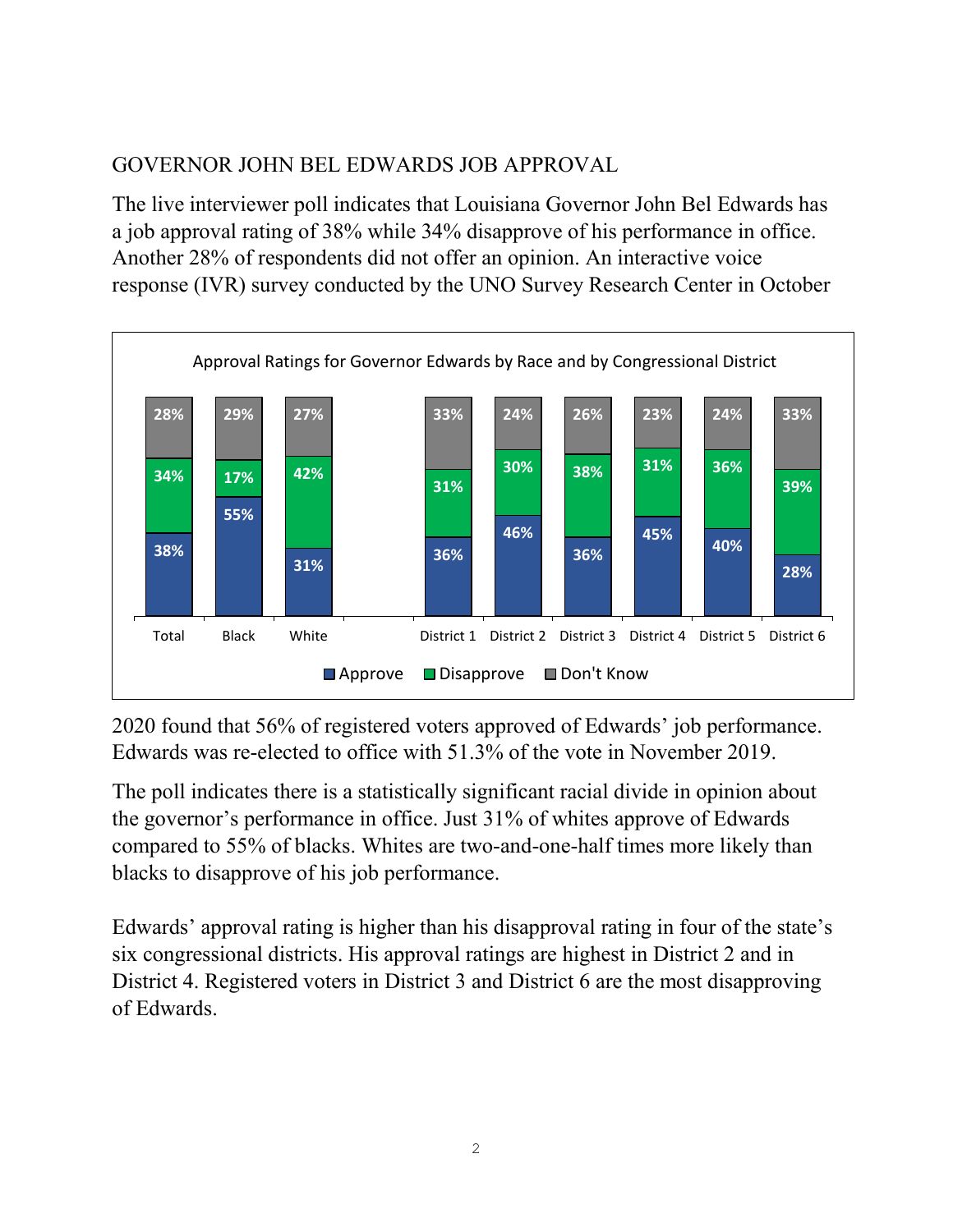

A slight gender gap is present in the governor's approval ratings. The percentage of women who approve of the governor's job performance is eight points higher that it is for men. On the other hand, the percentage of men who negatively evaluate the governor is thirteen points higher than it is for women.

Age appears to influence perceptions of the governor's performance in office as the differences in approval vary across the five age cohorts. As the bar graph illustrates, as the age variable increases, positive evaluations of the governor improve. Only one quarter of young registered voters approve of Edwards, while over one-half of respondents age 55 and older give the governor a positive rating. The difference in the evaluation of the governor across the age categories is statistically significant.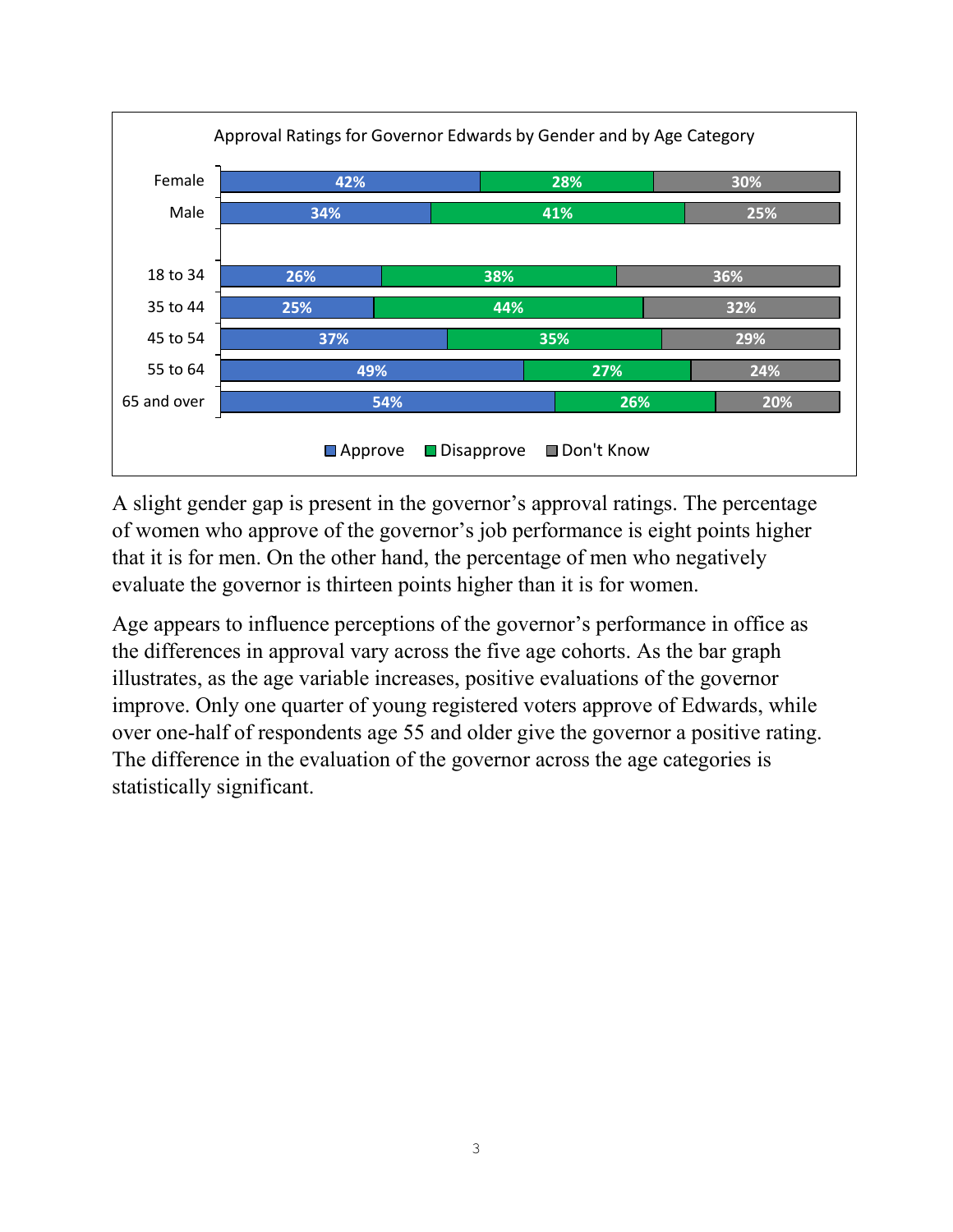

It should come as no surprise that party registration strongly influences how the Democratic governor is evaluated. Democratic and Republican registrants are diametrically opposed in how Edwards is assessed. Sixty percent of Democrats favor the Democratic incumbent while a relatively equal percentage of Republicans cast a negative light on his job performance. Other party adherents/Independents are slightly more disapproving than approving of the governor, but a plurality (38%) express no opinion.



#### LOUISIANA UNITED STATES SENATORS JOB APPROVAL

Respondents were asked to rate the job performance of Louisiana's two United States Senators, John Kennedy and Bill Cassidy. The results indicate that opinion is relatively evenly distributed across approval, disapproval and no opinion for both senators. Respondents are just slightly more likely to approve of Kennedy than disapprove of him, while they are a touch more disapproving of Cassidy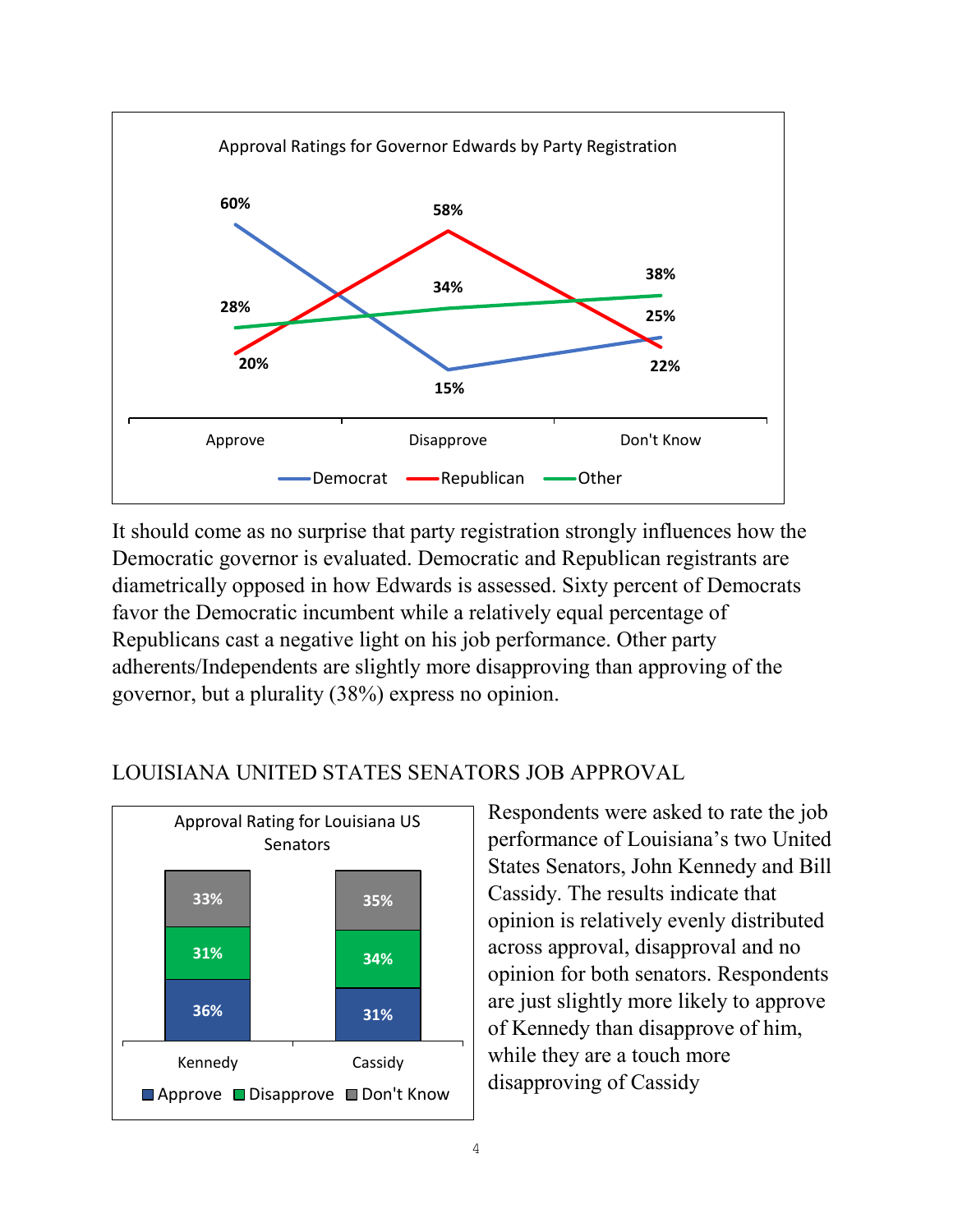

A racial divide manifests itself in the approval rating for Senator Kennedy. Whites are twice more likely than blacks to report they approve of his job performance. Conversely, the rate of disapproval expressed by blacks is double that of whites. Perceptions of Senator Cassidy's performance in office are evenly divided for both blacks and whites. They are just as likely to say they approve as they are to disapprove or have no opinion.

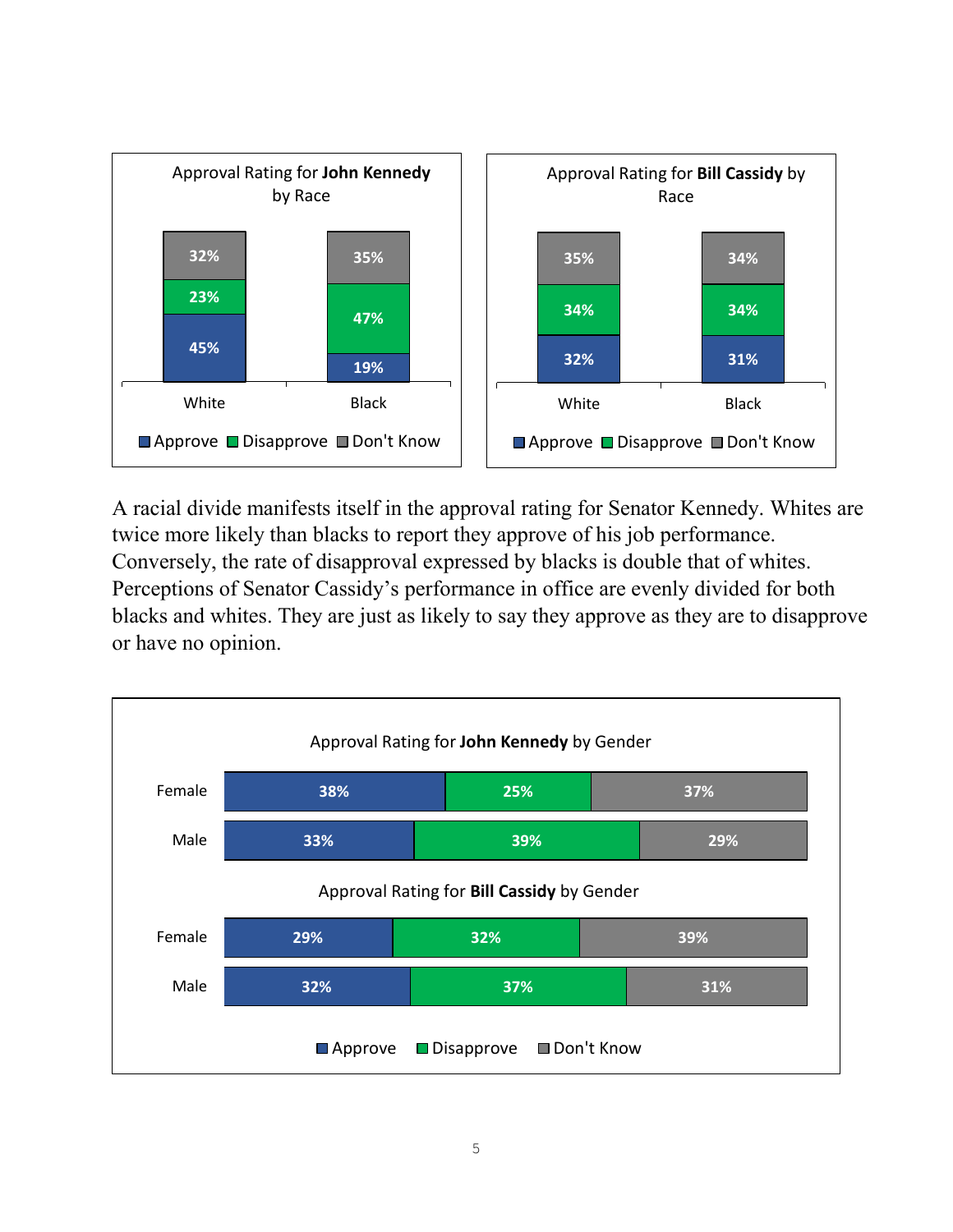There is a small gender gap of 5 percentage points in approval ratings for Kennedy. However, there is a much larger gender gap in disapproval of his job performance. Males are more disapproving of Kennedy by a margin of 14 percentage points. There is a minimal gender gap in evaluations of Senator Cassidy.

Females are more approving of Kennedy than they are of Cassidy. Among male respondents, however, there is no real difference in how the two senators are rated. Females are also more likely not to express an opinion when it came to evaluating both US senators.



Age is a significant influence on opinion of Kennedy's job approval. As the age of the respondent increases, Kennedy's approval rating expands. The oldest age cohort is twice more likely than the youngest cohort to approve of Kennedy. Nearly one-half of respondents in the two youngest age cohorts reported they did not have an opinion when asked to evaluate Kennedy's performance in office

There is no real pattern across the age categories in how Cassidy is assessed. He performs best with respondents age 35 to 44 and with those who are 65 years of age and older. His approval rating is 25% or less in the other three age categories.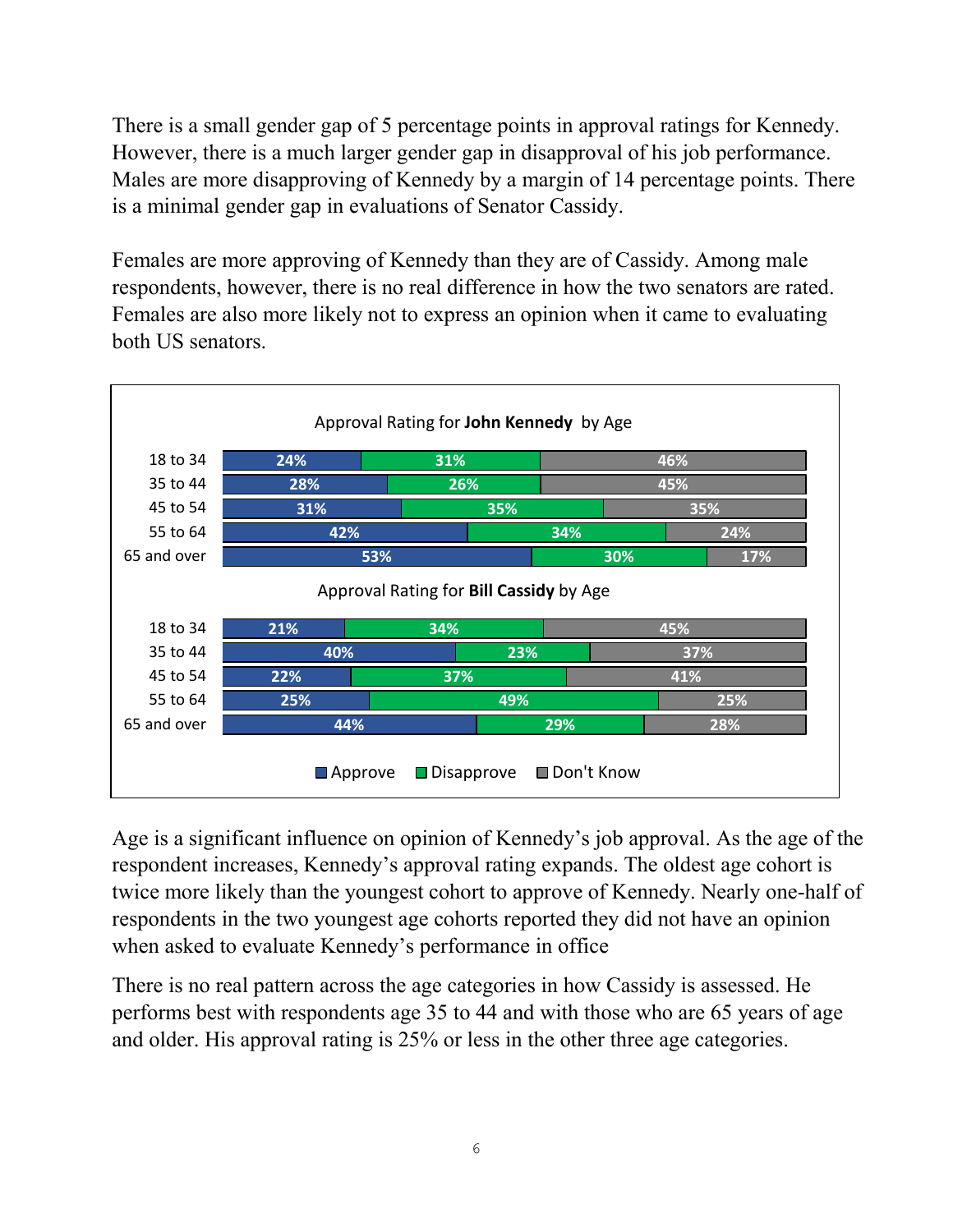When comparing the two US senators across the age categories, Kennedy receives a more affirmative assessment from four of the five age cohorts. The 35 to 44 age cohort is the only one to rate Cassidy more positively than Kennedy. On the other hand, the 55 to 64 age cohort hold a negative view of Cassidy by a two-to-one margin.



There was a degree of variation in approval for these two candidates across the state's six congressional districts. Kennedy is rated most positively in District 4 while District 3 is where Cassidy receives his highest rating. The two incumbents are tied in District 1 and Kennedy holds a slight advantage in the Second District. Both District 5 and District 6 awarded higher job approval ratings to Kennedy.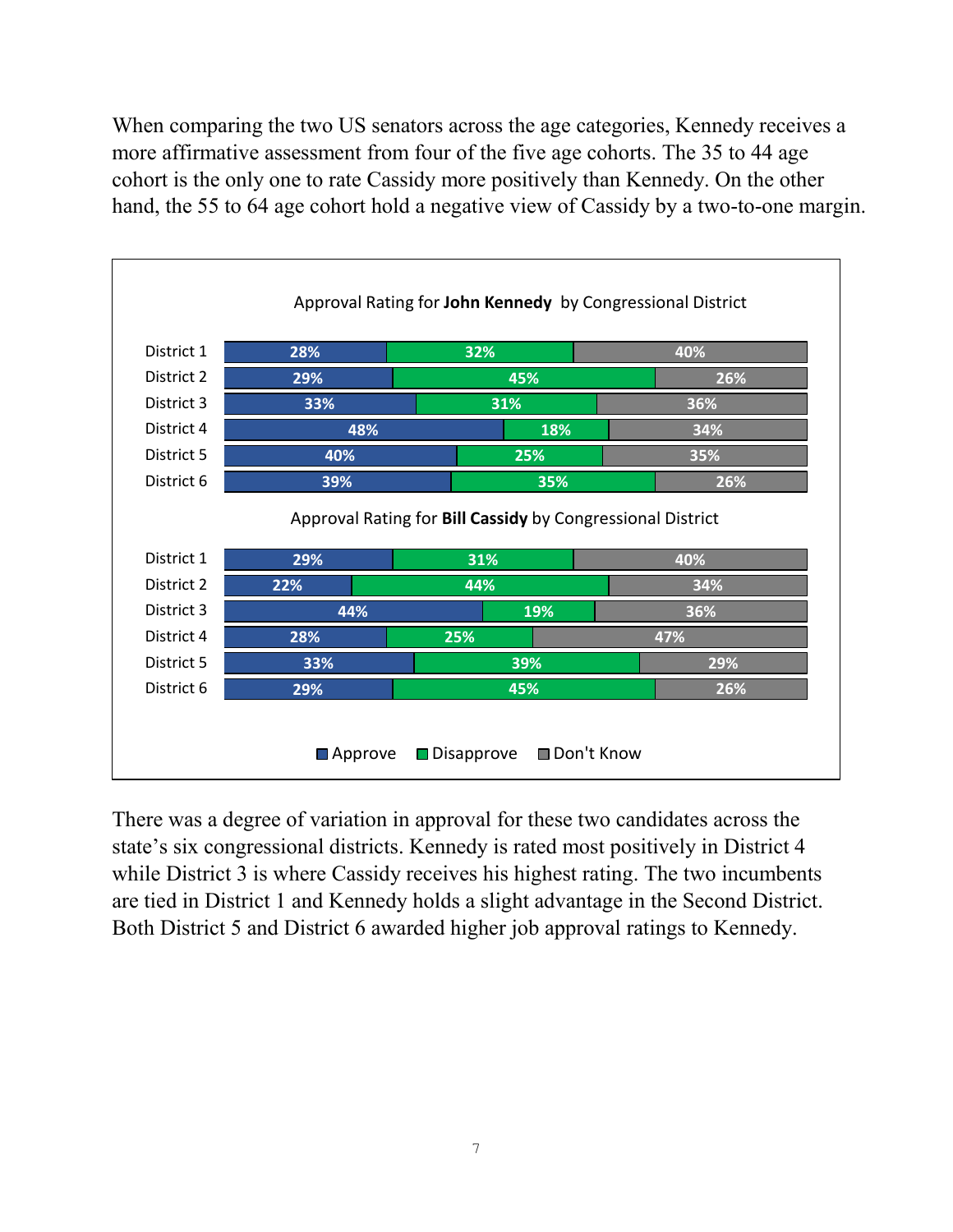

There are distinct patterns in approval ratings based on partisan registration. Kennedy enjoys a sizeable advantage in job approval among Republican registrants besting Cassidy by a two-to-one margin with these respondents. In fact, a higher percentage of registered Democrats approve of Cassidy than do registered Republicans. Nearly one-half of third-party adherents/Independents did not take a position on either senator when asked to evaluate their job performance.

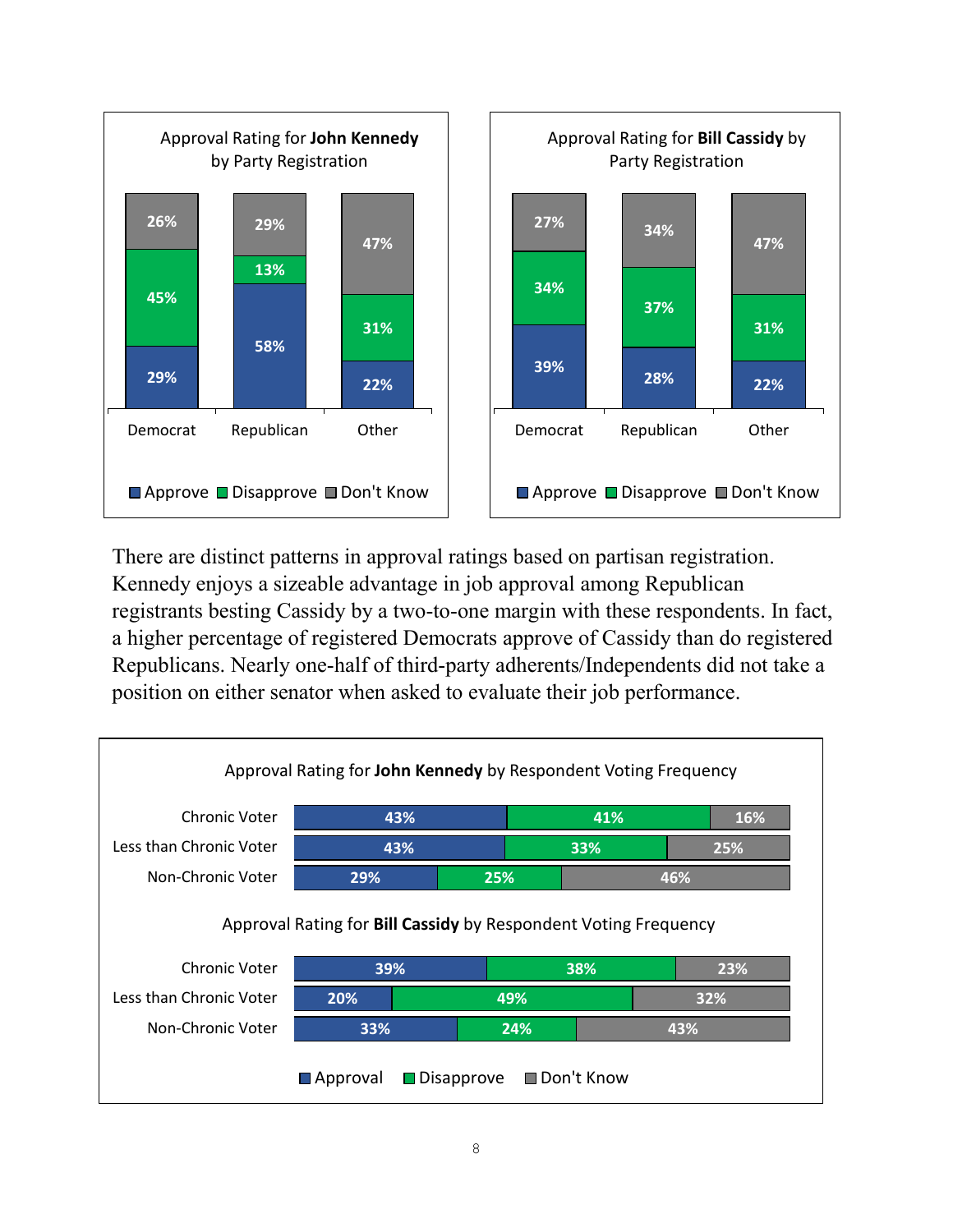Respondents in the survey were organized into categories based on their voting frequency in the past ten elections. Those respondents who voted at least 7 times in the past 10 elections are classified as a "chronic" voter. Those who voted 4 to 6 times in the past 10 elections are regarded as "less than chronic" voters. Respondents with a voting frequency of 0 to 3 are labelled "non-chronic" voters.

Both Kennedy and Cassidy are rated relatively equally with chronic voters, with Kennedy holding a small advantage in approval of his job performance. There are differences among the less than chronic voter crowd. They are twice more likely to report they approve of Kennedy. They are also twice more likely to disapprove of Cassidy as to say they approve of his performance in office. As for the non-chronic voters, they had similar opinions of the two senators, with Cassidy enjoying a small advantage in approval ratings.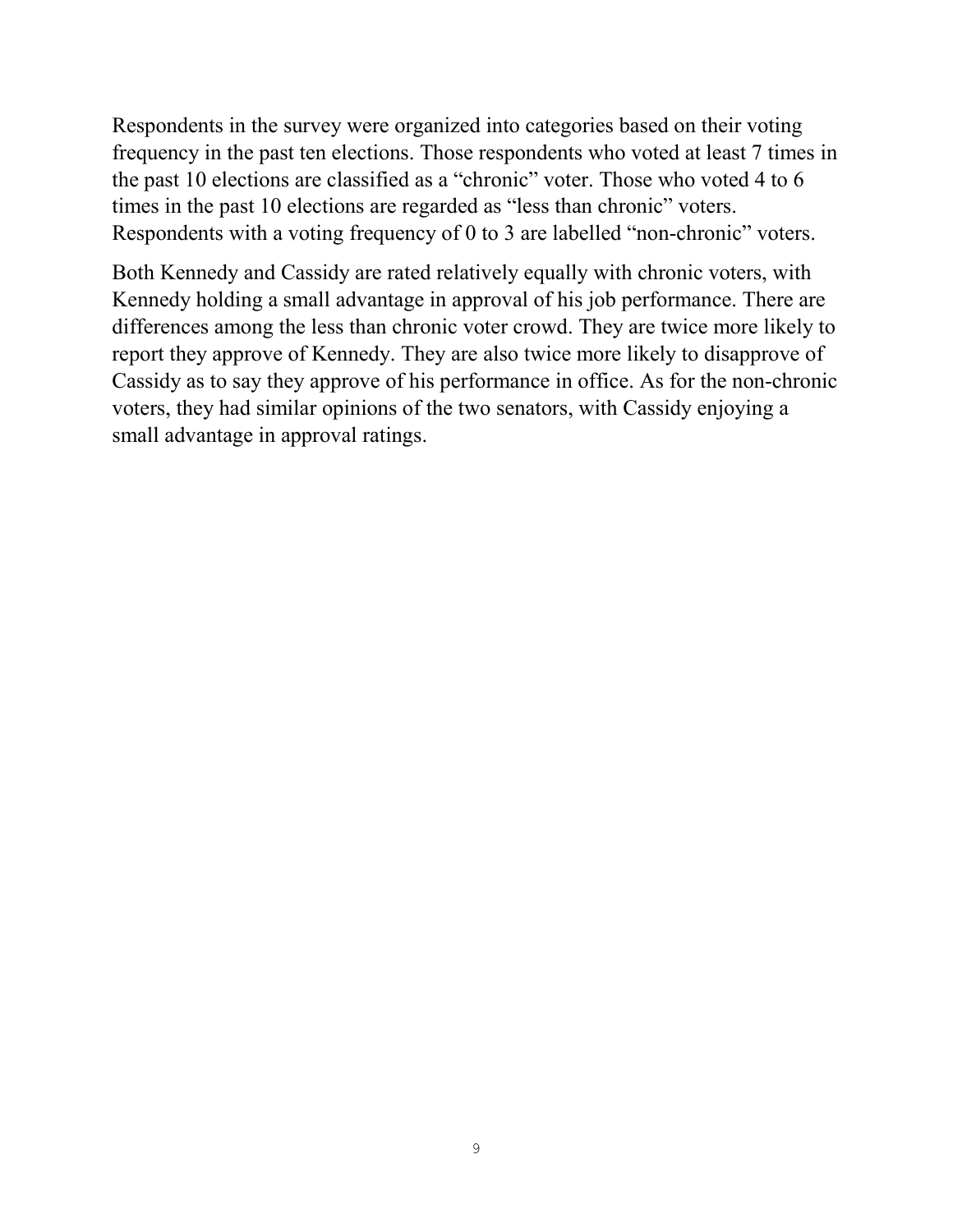#### **Appendix**

Hi, this is \_\_\_\_\_\_\_\_\_, may I speak to \_\_\_\_\_\_\_\_\_\_\_\_\_\_(Contact name)? I'm calling from the University of New Orleans. We're interested in people's opinions on issues facing Louisiana.

Do you approve or disapprove of the job performance of Louisiana governor John Bel Edwards?

APPROVE DISAPPROVE DON'T KNOW

#### (ROTATE THE FOLLOWING TWO QUESTIONS)

Do you approve or disapprove of the job performance of Louisiana US Senator John Kennedy?

APPROVE DISAPPROVE DON'T KNOW

Do you approve or disapprove of the job performance of Louisiana US Senator Bill Cassidy?

APPROVE DISAPPROVE DON'T KNOW

Thank you for taking the survey.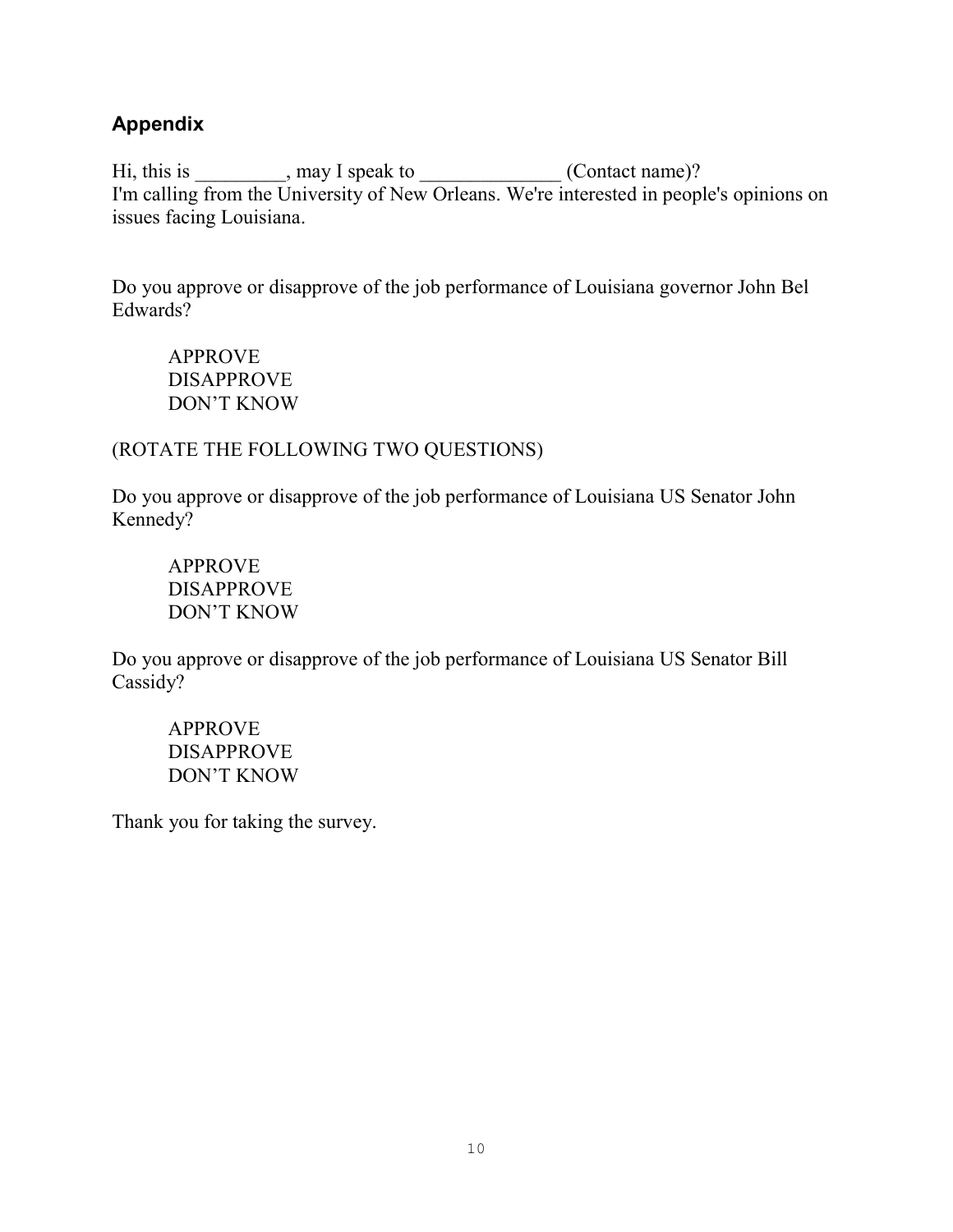# **Frequency Tables**

| <b>Age Category</b> |           |         |                  |                       |  |
|---------------------|-----------|---------|------------------|-----------------------|--|
|                     | Frequency | Percent | Valid<br>Percent | Cumulative<br>Percent |  |
| 18 to 34            | 80        | 24.7    | 24.7             | 24.7                  |  |
| 35 to 44            | 57        | 17.6    | 17.6             | 42.3                  |  |
| 45 to 54            | 49        | 15.2    | 15.2             | 57.5                  |  |
| 55 to 64            | 59        | 18.1    | 18.1             | 75.6                  |  |
| $65+$               | 79        | 24.4    | 24.4             | 100.0                 |  |
| <b>Total</b>        | 325       | 100.0   | 100.0            |                       |  |

| Race |              |           |         |         |            |
|------|--------------|-----------|---------|---------|------------|
|      |              |           |         | Valid   | Cumulative |
|      |              | Frequency | Percent | Percent | Percent    |
|      | White        | 203       | 62.5    | 62.5    | 62.5       |
|      | <b>Black</b> | 102       | 31.3    | 31.3    | 93.8       |
|      | Other        | 20        | 6.2     | 6.2     | 100.0      |
|      | <b>Total</b> | 325       | 100.0   | 100.0   |            |

| Gender |              |           |         |                  |                       |
|--------|--------------|-----------|---------|------------------|-----------------------|
|        |              | Frequency | Percent | Valid<br>Percent | Cumulative<br>Percent |
|        | Male         | 148       | 45.4    | 45.4             | 45.4                  |
|        | Female       | 177       | 54.6    | 54.6             | 100.0                 |
|        | <b>Total</b> | 325       | 100.0   | 100.0            |                       |